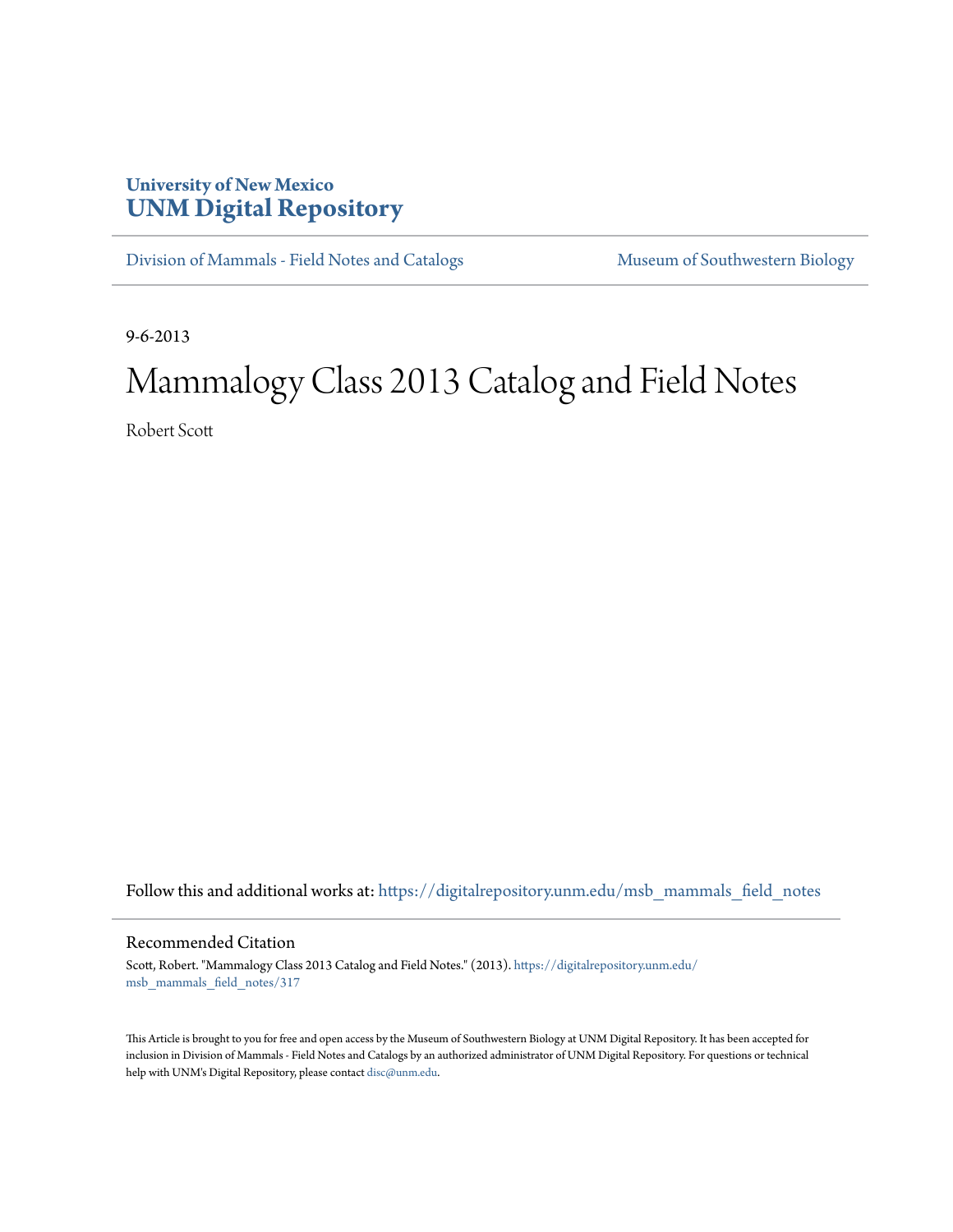$5\omega +$  $f_{rel}\rangle$   $\{r, p\}$ ladder Ranch USA, NM, Sierra County. ladder Ranch 7.5 Km North of Animas Peak <u>6-8 September 2013</u> Riparian area w collonwoods Neurby Pond W Surrounding Cattails. I Set up but nets on the first evening and helped check a trap line on the hext morning (No Success). the tradine was a long the shore of the Small pond. the bat nets were set along the river in greas where the uxter was slow moving and the surrounding trees acted as a funnel to encourage bats to fly into the  $hetS$ . Over the week end the weather Was warm with Some moderate rain on the evening of the Seventh.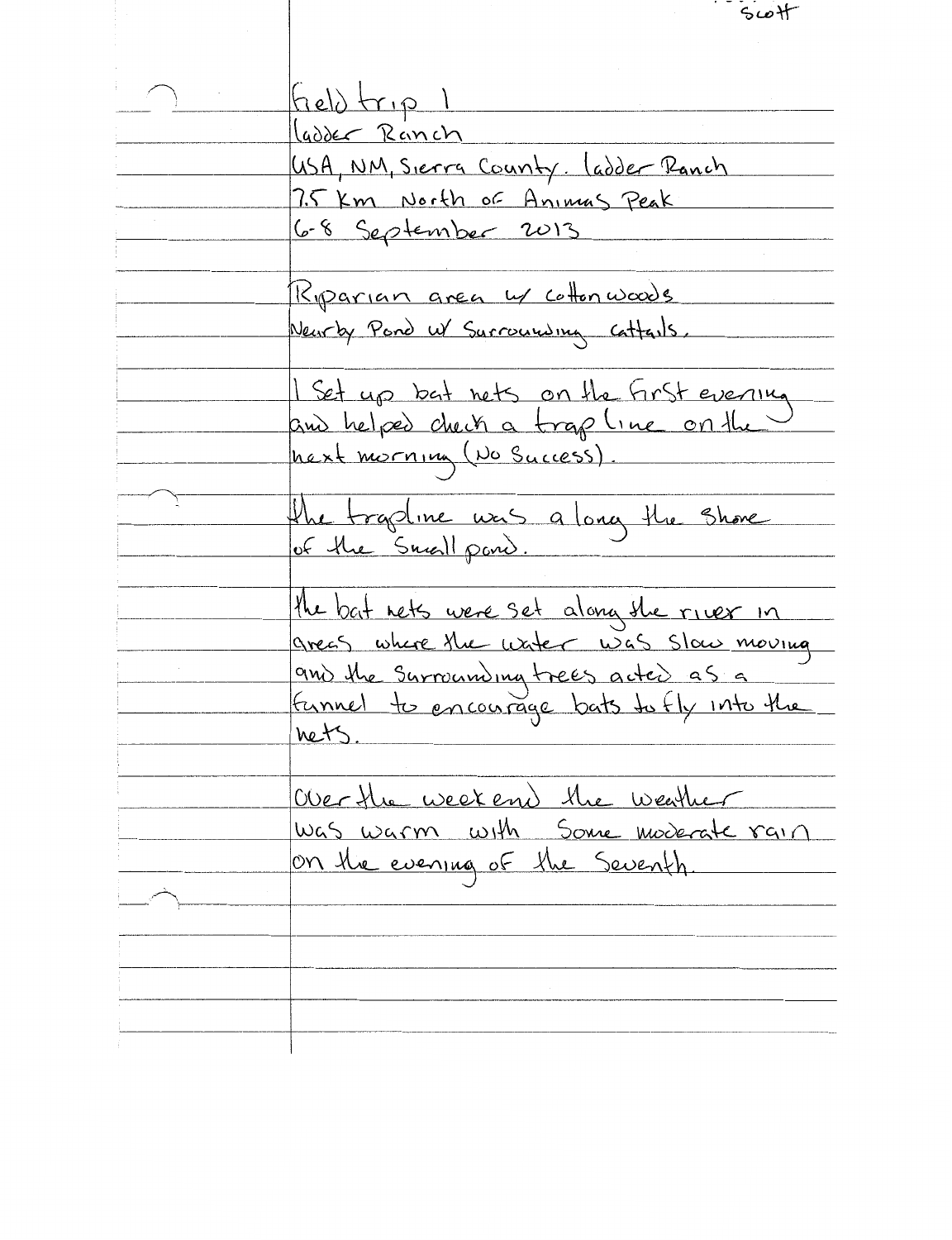rooer.t  $5\omega$ t Mitch Lowery lori Dibble Lavi Tara Templemary Tora Tuyha Briana upton Briann <u>April M. Chavez Copre</u> Elizabeth Dickerson Elizabeth Courtners Courtney (Montoya Fernando Salazar-Miralles Julie Rannou Robert Nofchissey Marjorie M' (onnel Ernie Valdez David Schmidly Kaya Bell Jocie Colella Marie Westover Schuyler Liphard Bryan Milean Amanda Jones Baby the dog Christive Neadows Ursula Osterrieder Wosten autous Caitlin Starek Catalina Tone Catalina Tore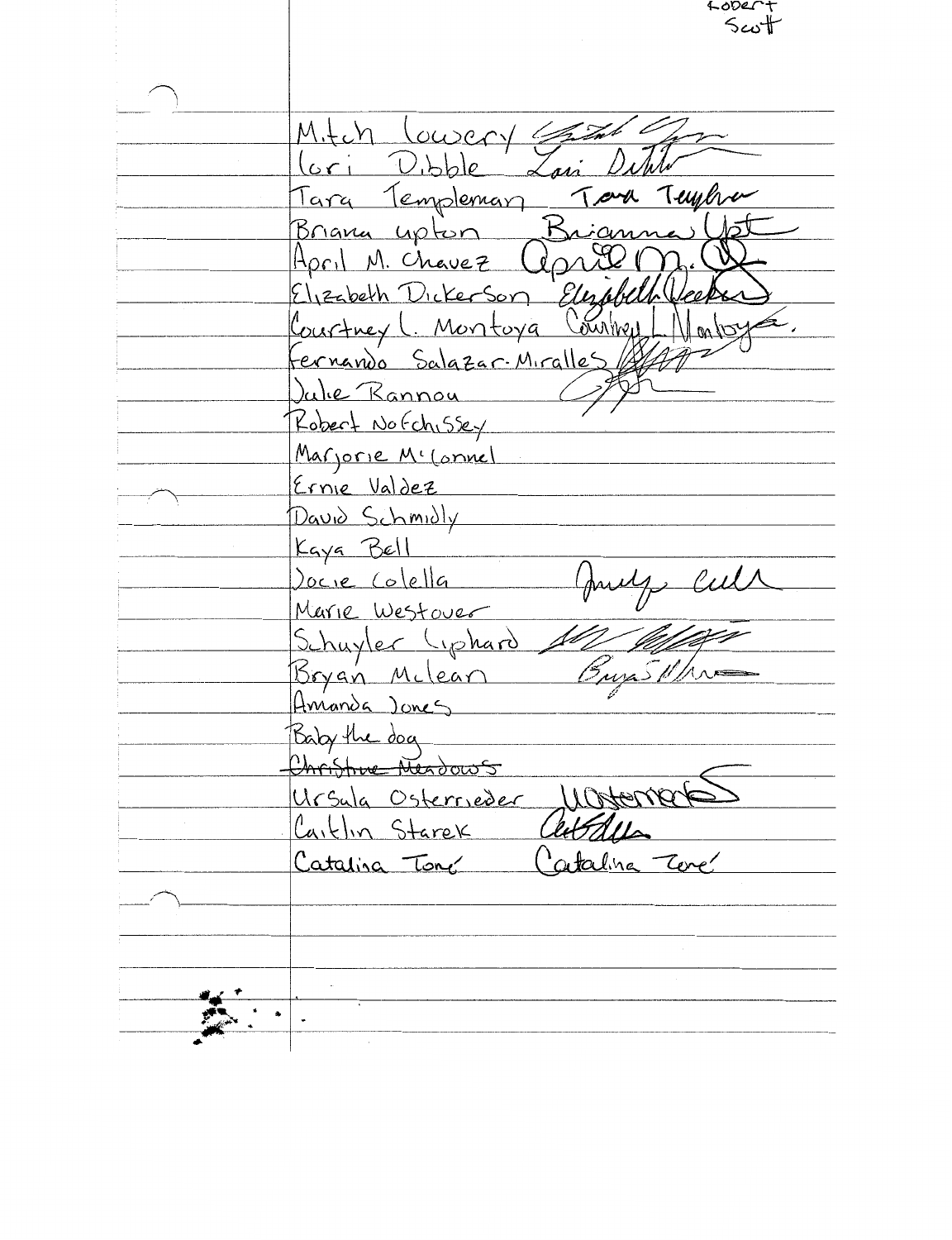$5cot$ Mammalogy (10 # 2<br>October 10-12 2013<br>USA, NM, Gila National Grest, Grant Co 209 Km N. of mimbres along mimbres river Cooney Canyon fernando Salazarmiralles (FSM) and my self set two trap lines of 40 Sherman Live traps 20 large snaptraps and 20 small Snaptraps October 11, 2013 In line #1 we caught I Neetonia all in Snaptraps  $in line \#2$  $\gamma$ October 12, 2013 In (rue #1 we caught 4 para miscuss J all in snaptraps that in line # 2 we caught 2 paramiscus 1 Neotoma<br>all in live sherman traps

Kober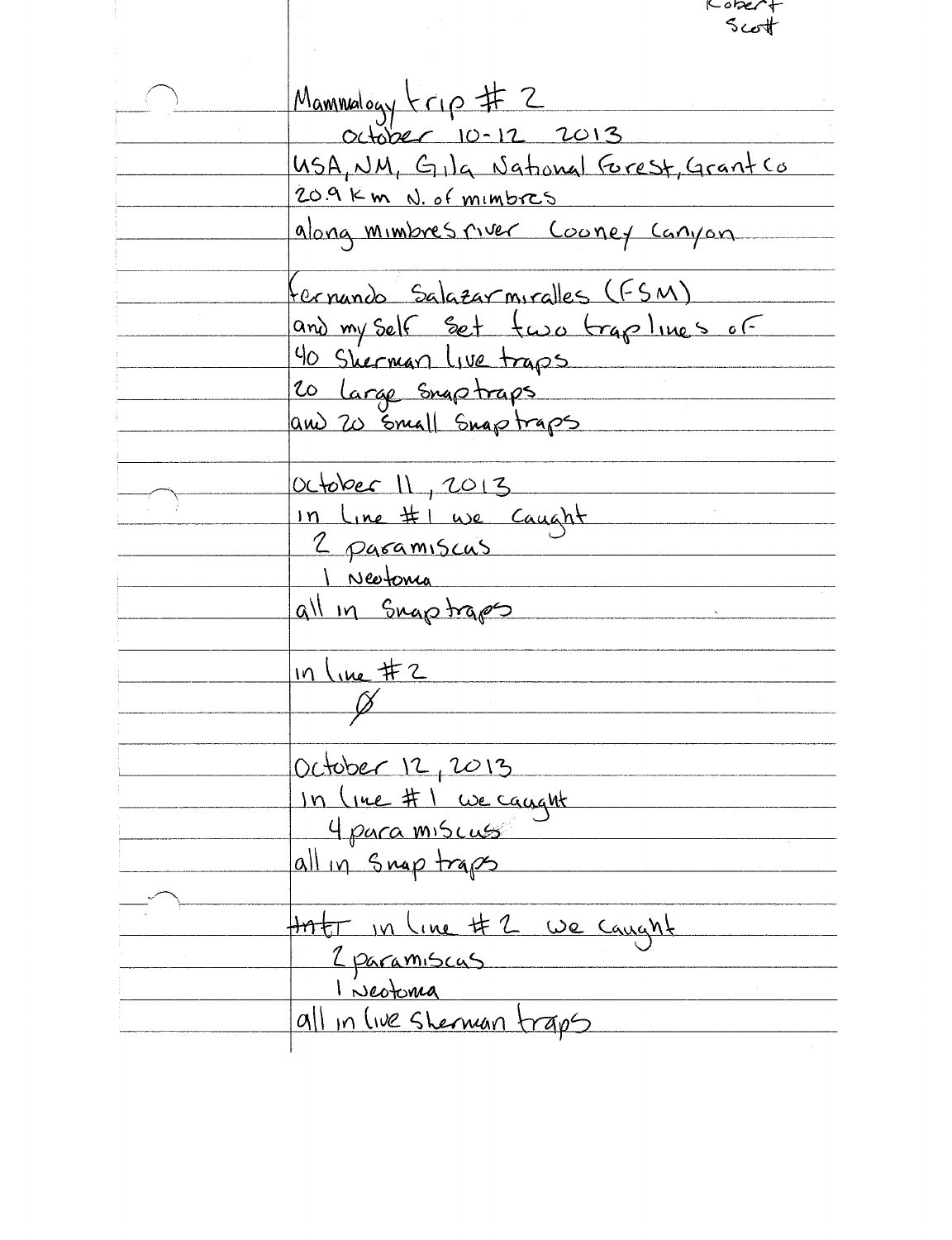Forget both trap lines had heavy under story<br>of fallen trees and a Ponderosa Pine  $\overline{\mathcal{A}_{\mathcal{F}_{\mathcal{C}}}}$  $\mathcal{L}^{\mathcal{A}}$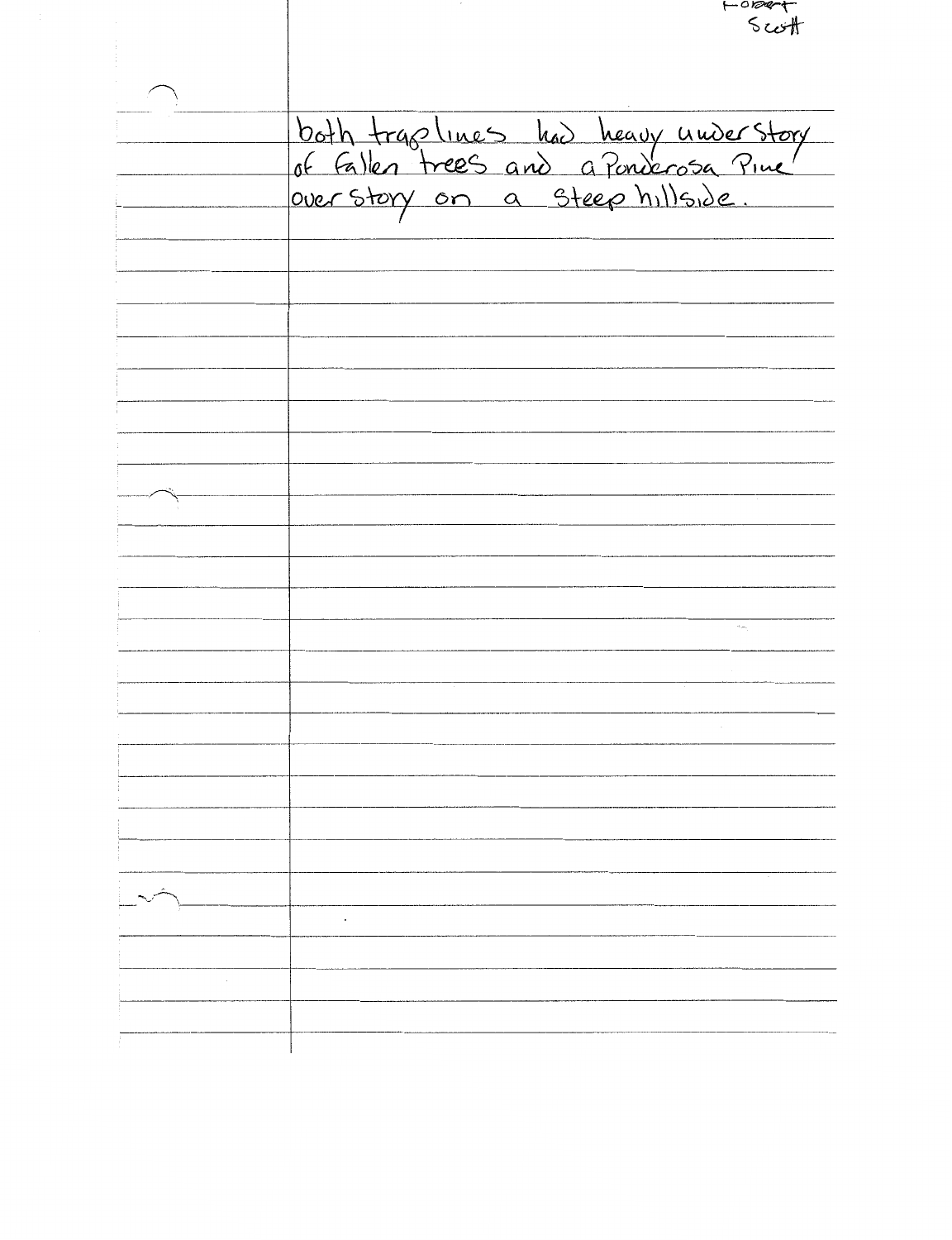K. JEO IT

Tour Tuppm Tara Templeman Fernando Salgzar-Miralles Julie Rannou Elizabeth Decker Elizabeth Dickerson Christine Meadows Caitlin Starex Robert Morchissey Marjorie M'Connel Schuyler liphardt Mitch Lowery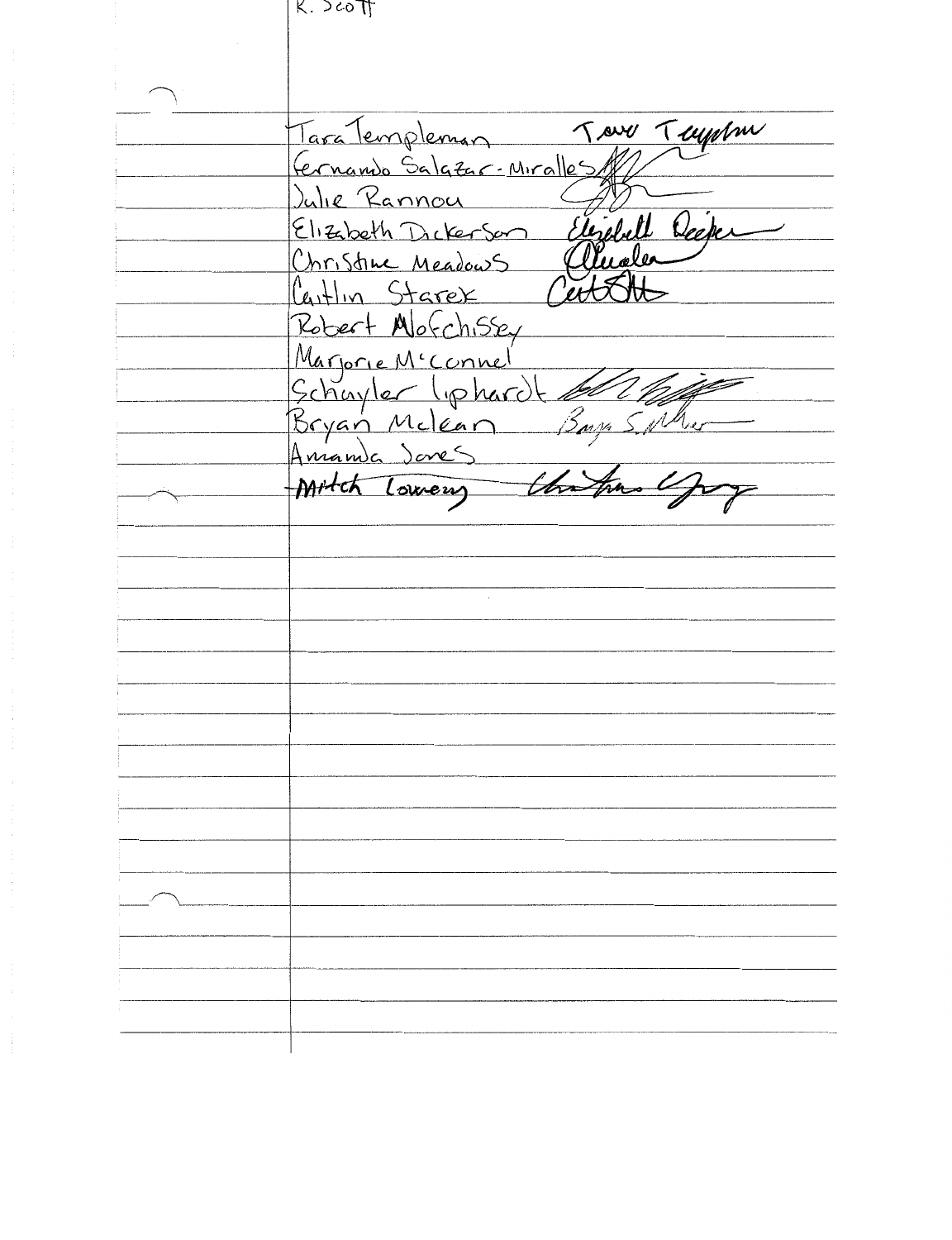Kope Specimen Collection -1) NK 233529 Neotoma attragator mexicana Gila National Forest 20.9 Km N. of Minibres along minibres <u>River 17 october 2013</u> - 2) NK 233455 microtus occonomus AX Baranof Island outlet Stream Sadie lake 57° 09645' 134°83960' 22 August 2010 13) UK 232901 CalloSpermophylus lateralis NM Santa Ce National Forest Lake Fork Canyon allong Rio Cebolla 28 August 2013 -4) Thomomys bottge NK 230697 NM Santa Fe County 350 3790' 105°5465 10 September 2010 - 5) NK 216768 Tadarida brasiliensis NM Sierra co Cadder Ranch 7,5 Km N. of Animas Peak 7 September 2013  $-(6)$  NK 233516 Neutoma albigula NM Gila National Forest 20.9 km N. OF Mimbres surer along mimbres river 11 october 2013